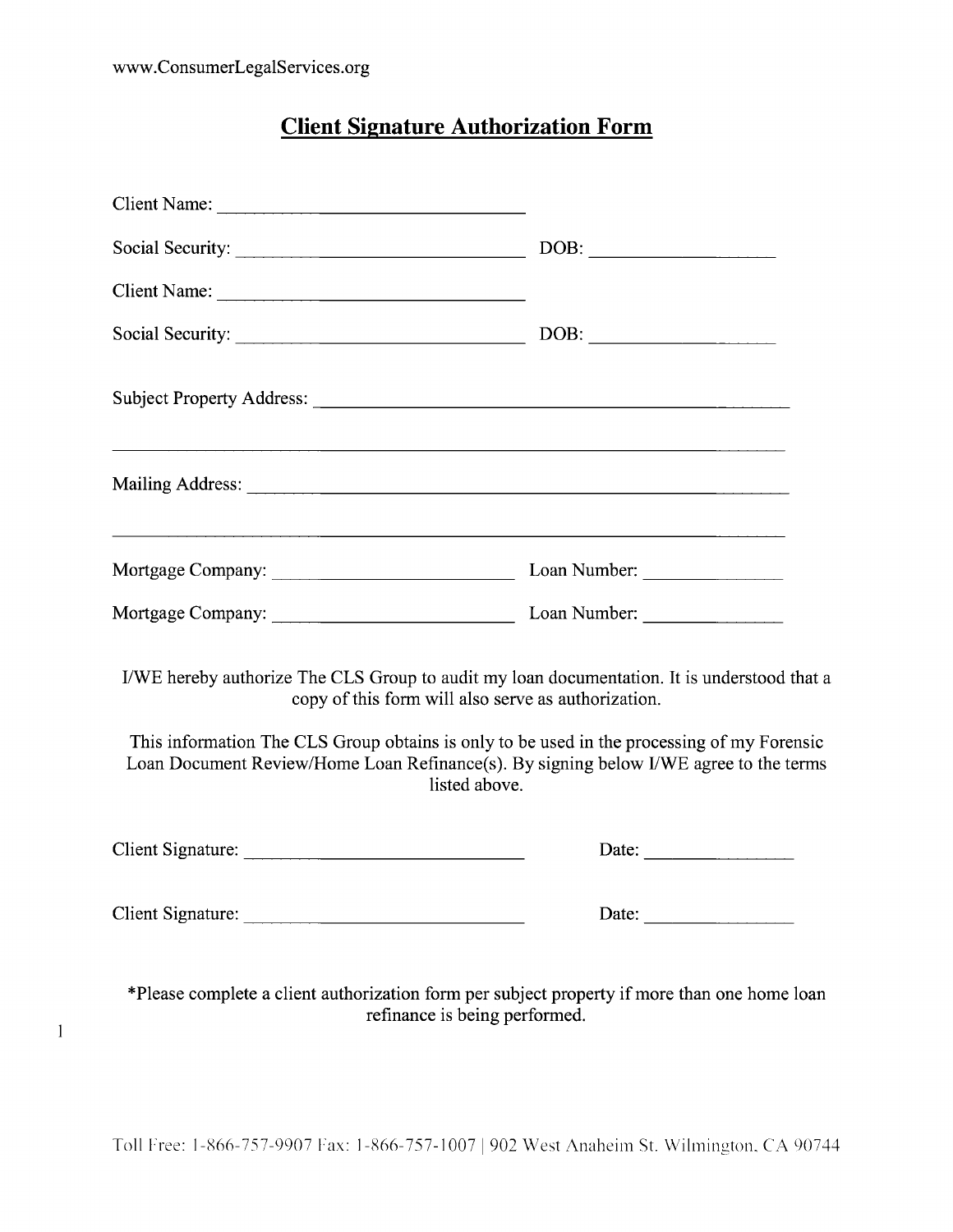## **HOME LOAN REFINANCE FEE AGREEMENT**

### The CLS Group

&

**(CLIENT'S NAME)**

Hereby agree that The CLS Group will provide services to client(s) on the terms set forth below.

#### 1. **CONDITIONS.**

2

This agreement will not take effect and The CLS Group will have no obligation to neither provide nor move forward with the home loan refinance services, until the client  $(s)$  signs and returns the original agreement and pays the retainer fee as required as set forth in Paragraph 4.

#### 2. **SCOPE OF SERVICES.**

Client(s) hires The CLS Group to seek a home loan refinance answer(s) of the loan(s) made by:

1<sup>st</sup> Mortgage Company: Loan Number: 2<sup>nd</sup> Mortgage Company: Loan Number:

Secured against client's property which is located at:

Client(s) hires The CLS group to seek a home loan refinance answer(s) of the loan(s) made by the client's Mortgage Company. Duties performed but not limited to regarding home loan refinance are as follows:

- Complete forensic loan document review and audit
- 2. 99% fixed interest rate on 30 years Conventional Loan
- New Mortgage Balance of 100K and payments of \$ 421.06
- Net Tangible benefit of \$309.94 savings monthly
- New scheduled mortgage payment due  $15<sup>th</sup>$  of June 2012

The CLS Group agrees only to provide the request, and subsequent processing of referenced home loan refinance answer(s) and/ or forensic loan document review and audit.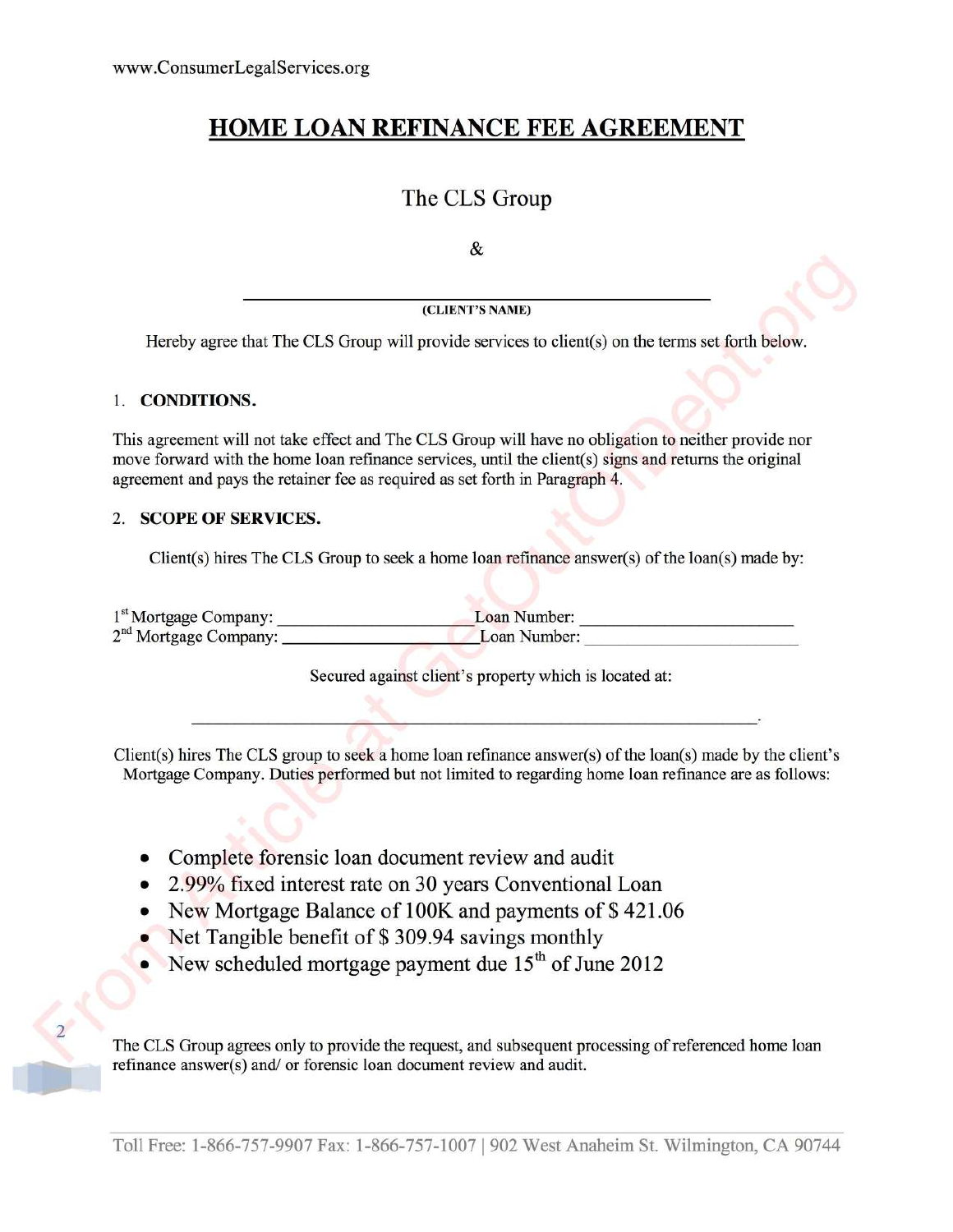#### 3. **FEE AGREEMENT.**

There is a fee of \$1,500 required prior to any work being started. This fee covers the services set forth above in Paragraph 2. This fee covers assistance with the home loan refinance answer process which includes; Title, Escrow, Appraisal, and Closing Costs; in regard to the loan referenced above. **Whereas The CLS Group agrees that in the event that they are unable to obtain a home loan refinance answer of the client's existing loan, then The CLS Group will return all payments received to the client(s).** However, a refund will not be issued if the client(s) chooses to cancel the home loan refinance after the package has been submitted to their lender(s) or if the client(s) fails to perform any obligation under this agreement, including the obligation to make the retainer payment under this agreement.

#### 4. **ENTIRE AGREEMENT.**

This agreement contains the entire agreement of the parties. No other agreement, statement, or promise made on or before the effective date of this agreement will be binding on the parties.

#### 5. **LIMIT OF LIABILITY.**

Notwithstanding anything else in this agreement or otherwise, The CLS Group shall not be liable with respect to any subject matter of this agreement under any contract, negligence, strict liability or other legal or equitable theory for any incidental, special, exemplary, or consequential damages. Client(s) shall indemnify and hold The CLS Group harmless from all liabilities, losses, damages, actions, claims and expenses, including reasonable attorneys' fees and costs, arising out of or related to this agreement. In no event shall The CLS Groups liability hereunder exceed the total compensation paid to The CLS Group by the client(s) for the services for which such liability or damages are asserted. Any dispute in the meaning, effect or validity of this agreement shall be resolved in accordance with the laws of the State of California without regard to the conflict of law's provisions thereof. The sole jurisdiction and venue for actions related to the subject matter of the agreement shall be Los Angeles County, California, and both parties hereby consent to such jurisdiction and venue and waive all objections thereto.

#### 6. **SEVERABILITY IN EVENT OF PARTIAL INVALIDITY.**

If any provision of this agreement is held to be illegal or unenforceable, such provision shall be limited or excluded from this agreement to the minimum extent required, and the balance of the agreement shall be interpreted as if such provision was so limited or excluded and shall be enforceable in accordance with its terms.

#### 7. **OUTSOURCING FORENSIC DOCUMENT SERVICE.**

Client(s) understands and agrees that The CLS Group may/will contract out for the loan document audit and/or processing of the client's home loan refinance answer(s) which is part of the flat fee charged by The CLS Group. Any additional charges will be agreed to and approved by the client(s) prior to work any being conducted.